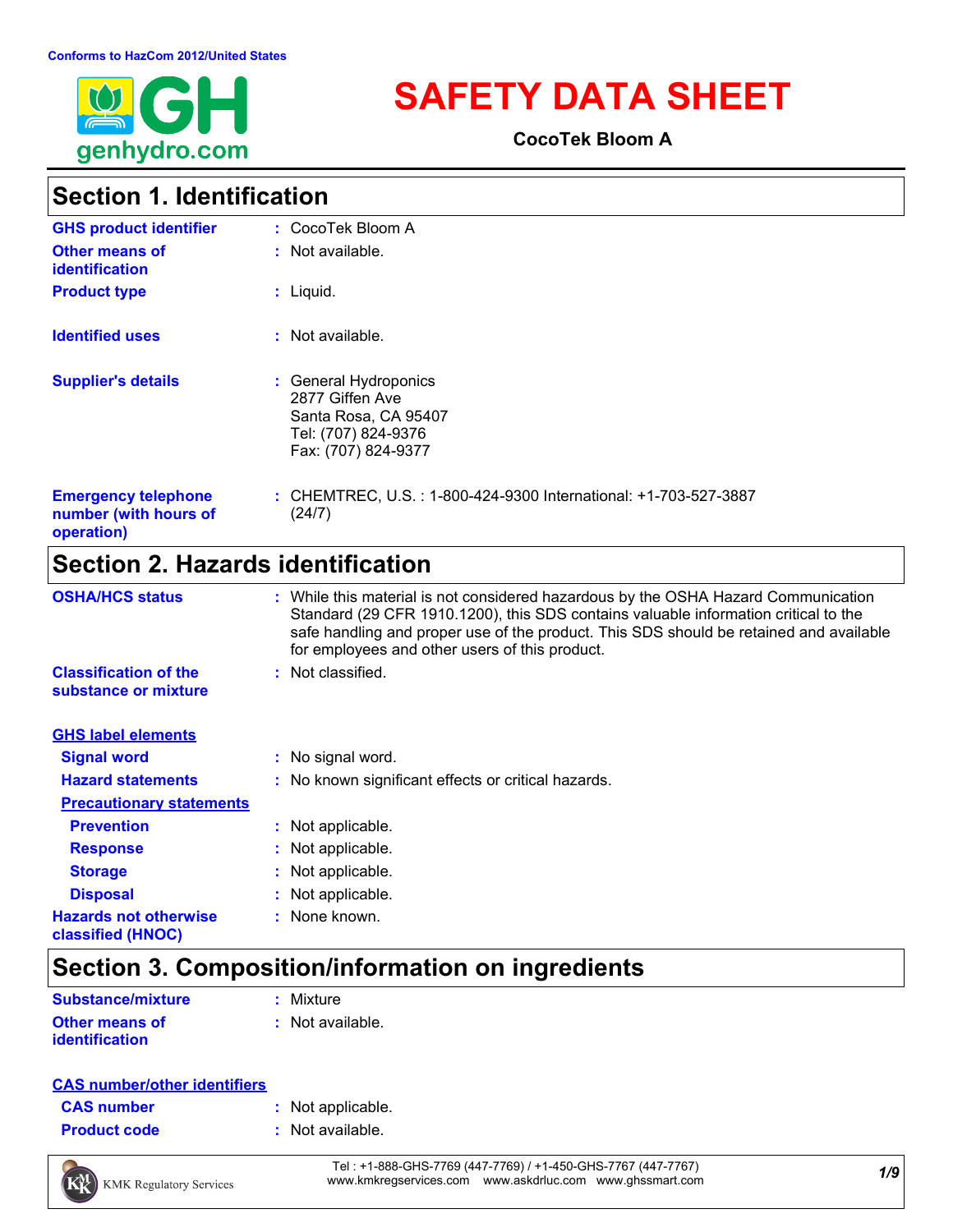

### **Section 3. Composition/information on ingredients**

| <b>Ingredient name</b>                       | - 0<br>$\prime$          | <b>CAS number</b>       |
|----------------------------------------------|--------------------------|-------------------------|
| Calcium ammonium nitrate<br>Ammonium nitrate | $10 - 30$<br>-4<br>. - ب | 15245-12-2<br>6484-52-2 |

Any concentration shown as a range is to protect confidentiality or is due to batch variation.

**There are no additional ingredients present which, within the current knowledge of the supplier and in the concentrations applicable, are classified as hazardous to health or the environment and hence require reporting in this section.**

**Occupational exposure limits, if available, are listed in Section 8.**

### **Section 4. First aid measures**

#### **Description of necessary first aid measures**

| Eye contact         | : Immediately flush eyes with plenty of water, occasionally lifting the upper and lower<br>eyelids. Check for and remove any contact lenses. Get medical attention if irritation<br>occurs.                                                                                                                              |
|---------------------|--------------------------------------------------------------------------------------------------------------------------------------------------------------------------------------------------------------------------------------------------------------------------------------------------------------------------|
| <b>Inhalation</b>   | : Remove victim to fresh air and keep at rest in a position comfortable for breathing. If not<br>breathing, if breathing is irregular or if respiratory arrest occurs, provide artificial<br>respiration or oxygen by trained personnel. Maintain an open airway. Get medical<br>attention if symptoms occur.            |
| <b>Skin contact</b> | : Flush contaminated skin with plenty of water. Wash contaminated clothing thoroughly<br>with water before removing it, or wear gloves. Continue to rinse for at least 20 minutes.<br>Get medical attention if symptoms occur.                                                                                           |
| <b>Ingestion</b>    | : Wash out mouth with water. If material has been swallowed and the exposed person is<br>conscious, give small quantities of water to drink. Do not induce vomiting unless<br>directed to do so by medical personnel. Never give anything by mouth to an<br>unconscious person. Get medical attention if symptoms occur. |

#### **Most important symptoms/effects, acute and delayed**

#### **Potential acute health effects**

| <b>Eye contact</b>           | : No known significant effects or critical hazards. |
|------------------------------|-----------------------------------------------------|
| <b>Inhalation</b>            | : No known significant effects or critical hazards. |
| <b>Skin contact</b>          | : No known significant effects or critical hazards. |
| <b>Ingestion</b>             | : No known significant effects or critical hazards. |
| Over-exposure signs/symptoms |                                                     |
| Eye contact                  | : No known significant effects or critical hazards. |
| <b>Inhalation</b>            | : No known significant effects or critical hazards. |
| <b>Skin contact</b>          | : No known significant effects or critical hazards. |
| <b>Ingestion</b>             | : No known significant effects or critical hazards. |

|                                   | Indication of immediate medical attention and special treatment needed, if necessary |  |
|-----------------------------------|--------------------------------------------------------------------------------------|--|
| <b>Notes to physician</b>         | : Treat symptomatically.                                                             |  |
| <b>Specific treatments</b>        | : No specific treatment.                                                             |  |
| <b>Protection of first-aiders</b> | : No special protection is required.                                                 |  |

#### **See toxicological information (Section 11)**

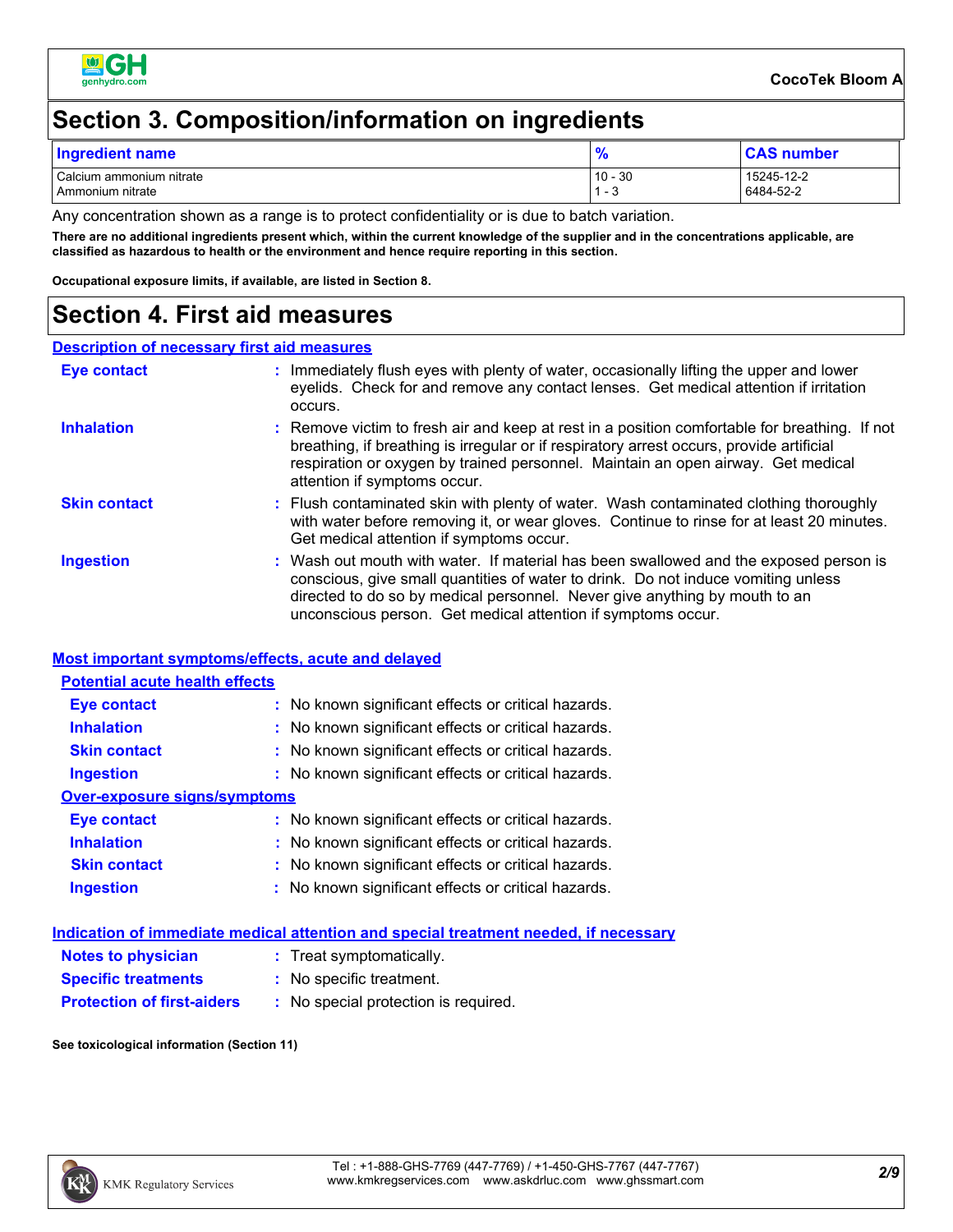

# **Section 5. Fire-fighting measures**

| <b>Extinguishing media</b>                               |                                                                                                                                                                          |
|----------------------------------------------------------|--------------------------------------------------------------------------------------------------------------------------------------------------------------------------|
| <b>Suitable extinguishing</b><br>media                   | : Use an extinguishing agent suitable for the surrounding fire.                                                                                                          |
| <b>Unsuitable extinguishing</b><br>media                 | : None known.                                                                                                                                                            |
| <b>Specific hazards arising</b><br>from the chemical     | : No specific fire or explosion hazard.                                                                                                                                  |
| <b>Hazardous thermal</b><br>decomposition products       | : Decomposition products may include the following materials:<br>carbon dioxide<br>carbon monoxide<br>nitrogen oxides<br>metal oxide/oxides                              |
| <b>Special protective actions</b><br>for fire-fighters   | : No special measures are required.                                                                                                                                      |
| <b>Special protective</b><br>equipment for fire-fighters | : Fire-fighters should wear appropriate protective equipment and self-contained breathing<br>apparatus (SCBA) with a full face-piece operated in positive pressure mode. |

### **Section 6. Accidental release measures**

|                                                              | <b>Personal precautions, protective equipment and emergency procedures</b>                                                                                                                                                                                                                                                                                                                                                                                                                                                               |
|--------------------------------------------------------------|------------------------------------------------------------------------------------------------------------------------------------------------------------------------------------------------------------------------------------------------------------------------------------------------------------------------------------------------------------------------------------------------------------------------------------------------------------------------------------------------------------------------------------------|
| For non-emergency<br>personnel                               | : Put on appropriate personal protective equipment.                                                                                                                                                                                                                                                                                                                                                                                                                                                                                      |
| For emergency responders :                                   | If specialized clothing is required to deal with the spillage, take note of any information in<br>Section 8 on suitable and unsuitable materials. See also the information in "For non-<br>emergency personnel".                                                                                                                                                                                                                                                                                                                         |
| <b>Environmental precautions</b>                             | : Avoid dispersal of spilled material and runoff and contact with soil, waterways, drains<br>and sewers. Inform the relevant authorities if the product has caused environmental<br>pollution (sewers, waterways, soil or air).                                                                                                                                                                                                                                                                                                          |
| <b>Methods and materials for containment and cleaning up</b> |                                                                                                                                                                                                                                                                                                                                                                                                                                                                                                                                          |
| <b>Spill</b>                                                 | : Stop leak if without risk. Move containers from spill area. Prevent entry into sewers,<br>water courses, basements or confined areas. Wash spillages into an effluent treatment<br>plant or proceed as follows. Contain and collect spillage with non-combustible,<br>absorbent material e.g. sand, earth, vermiculite or diatomaceous earth and place in<br>container for disposal according to local regulations (see Section 13). Dispose of via a<br>licensed waste disposal contractor. Note: see Section 1 for emergency contact |

# **Section 7. Handling and storage**

### **Precautions for safe handling**

| <b>Protective measures</b>                       | : Put on appropriate personal protective equipment (see Section 8).                                                                                                                                                                                                    |
|--------------------------------------------------|------------------------------------------------------------------------------------------------------------------------------------------------------------------------------------------------------------------------------------------------------------------------|
| <b>Advice on general</b><br>occupational hygiene | : Eating, drinking and smoking should be prohibited in areas where this material is<br>handled, stored and processed. Workers should wash hands and face before eating,<br>drinking and smoking. See also Section 8 for additional information on hygiene<br>measures. |

information and Section 13 for waste disposal.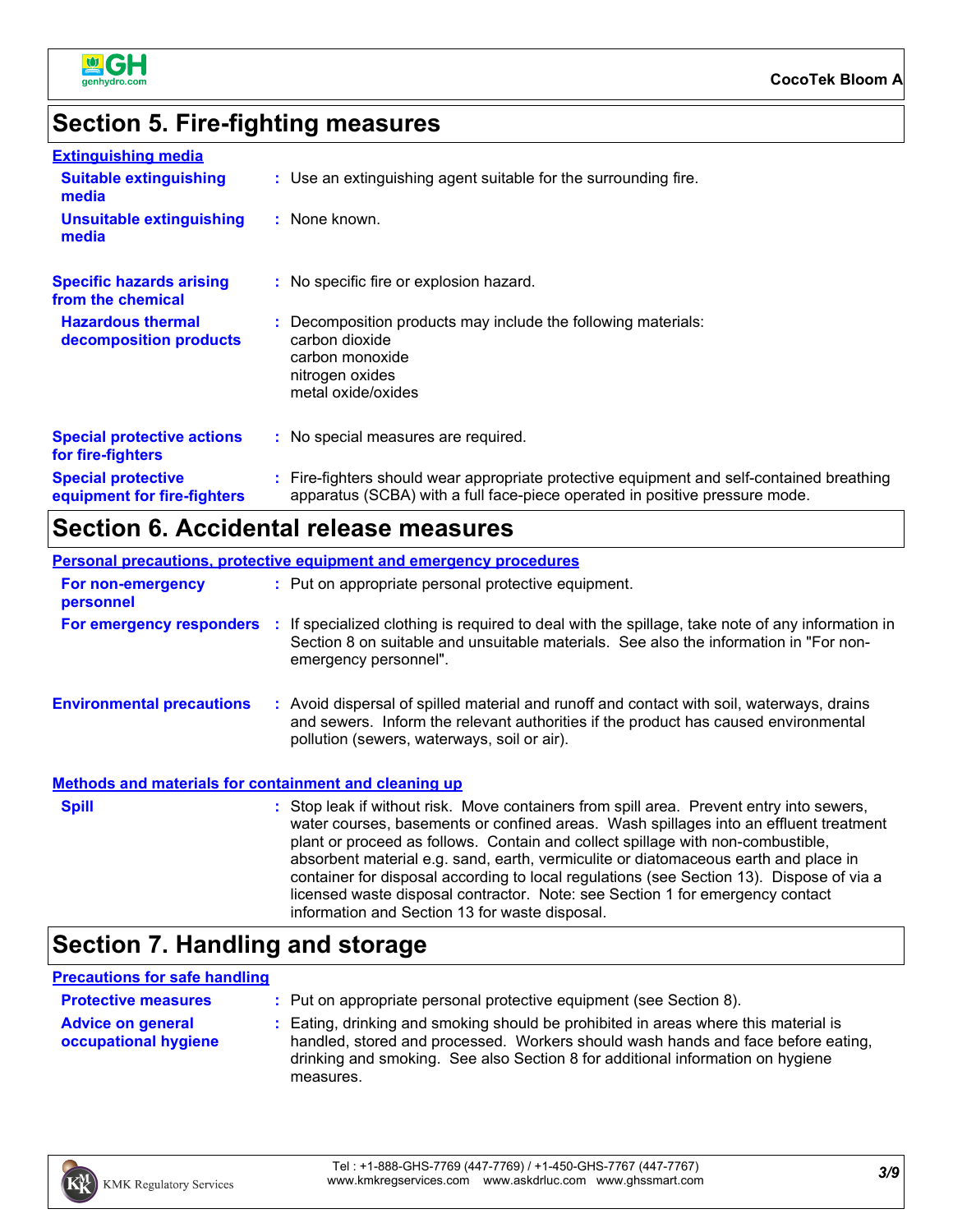

### **Section 7. Handling and storage**

|                          | <b>Conditions for safe storage, :</b> Store in accordance with local regulations. Store in original container protected from                                                                                                                                                                                         |
|--------------------------|----------------------------------------------------------------------------------------------------------------------------------------------------------------------------------------------------------------------------------------------------------------------------------------------------------------------|
| including any            | direct sunlight in a dry, cool and well-ventilated area, away from incompatible materials                                                                                                                                                                                                                            |
| <i>incompatibilities</i> | (see Section 10) and food and drink. Keep container tightly closed and sealed until<br>ready for use. Containers that have been opened must be carefully resealed and kept<br>upright to prevent leakage. Do not store in unlabeled containers. Use appropriate<br>containment to avoid environmental contamination. |

### **Section 8. Exposure controls/personal protection**

| <b>Control parameters</b>                        |                                                                                                                                                                                                                                                                                                                                                                                                   |
|--------------------------------------------------|---------------------------------------------------------------------------------------------------------------------------------------------------------------------------------------------------------------------------------------------------------------------------------------------------------------------------------------------------------------------------------------------------|
| <b>Occupational exposure limits</b><br>None.     |                                                                                                                                                                                                                                                                                                                                                                                                   |
| <b>Appropriate engineering</b><br>controls       | : Good general ventilation should be sufficient to control worker exposure to airborne<br>contaminants.                                                                                                                                                                                                                                                                                           |
| <b>Environmental exposure</b><br><b>controls</b> | : Emissions from ventilation or work process equipment should be checked to ensure<br>they comply with the requirements of environmental protection legislation.                                                                                                                                                                                                                                  |
| <b>Individual protection measures</b>            |                                                                                                                                                                                                                                                                                                                                                                                                   |
| <b>Hygiene measures</b>                          | : Wash hands, forearms and face thoroughly after handling chemical products, before<br>eating, smoking and using the lavatory and at the end of the working period.<br>Appropriate techniques should be used to remove potentially contaminated clothing.<br>Wash contaminated clothing before reusing. Ensure that eyewash stations and safety<br>showers are close to the workstation location. |
| <b>Eye/face protection</b>                       | : Safety eyewear complying with an approved standard should be used when a risk<br>assessment indicates this is necessary to avoid exposure to liquid splashes, mists,<br>gases or dusts. If contact is possible, the following protection should be worn, unless<br>the assessment indicates a higher degree of protection: safety glasses with side-shields.                                    |
| <b>Skin protection</b>                           |                                                                                                                                                                                                                                                                                                                                                                                                   |
| <b>Hand protection</b>                           | : Chemical-resistant, impervious gloves complying with an approved standard should be<br>worn at all times when handling chemical products if a risk assessment indicates this is<br>necessary.                                                                                                                                                                                                   |
| <b>Body protection</b>                           | Personal protective equipment for the body should be selected based on the task being<br>performed and the risks involved and should be approved by a specialist before<br>handling this product.                                                                                                                                                                                                 |
| <b>Other skin protection</b>                     | : Appropriate footwear and any additional skin protection measures should be selected<br>based on the task being performed and the risks involved and should be approved by a<br>specialist before handling this product.                                                                                                                                                                         |
| <b>Respiratory protection</b>                    | : Not required under normal conditions of use.                                                                                                                                                                                                                                                                                                                                                    |

### **Section 9. Physical and chemical properties**

| <b>Appearance</b>        |                  |
|--------------------------|------------------|
| <b>Physical state</b>    | $:$ Liquid.      |
| <b>Color</b>             | : Brown. [Dark]  |
| <b>Odor</b>              | : Odorless.      |
| <b>Odor threshold</b>    | : Not available. |
| pH                       | : 5.7            |
| <b>Melting point</b>     | : Not available. |
| <b>Boiling point</b>     | : Not available. |
| <b>Flash point</b><br>÷. | Not available.   |



*4/9* Tel : +1-888-GHS-7769 (447-7769) / +1-450-GHS-7767 (447-7767) www.kmkregservices.com www.askdrluc.com www.ghssmart.com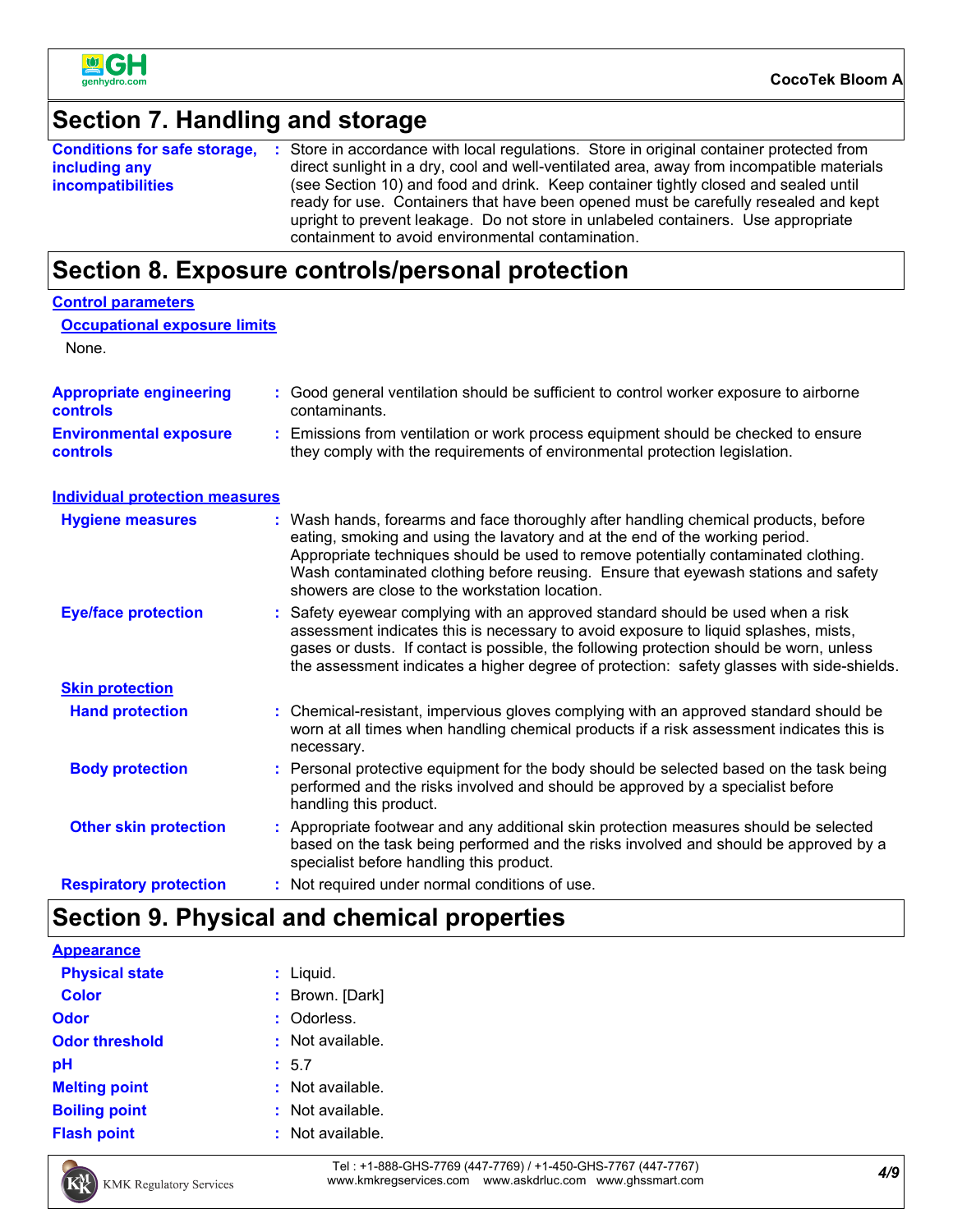

### **Section 9. Physical and chemical properties**

| <b>Evaporation rate</b>                           | $:$ Not available.  |
|---------------------------------------------------|---------------------|
| <b>Flammability (solid, gas)</b>                  | Not available.      |
| Lower and upper explosive<br>(flammable) limits   | : Not available.    |
| <b>Vapor pressure</b>                             | : Not available.    |
| <b>Vapor density</b>                              | Not available.      |
| <b>Relative density</b>                           | 1.146               |
| <b>Solubility</b>                                 | : Soluble in water. |
| <b>Partition coefficient: n-</b><br>octanol/water | Not available.      |
| <b>Auto-ignition temperature</b>                  | : Not available.    |
| <b>Decomposition temperature</b>                  | Not available.      |
| <b>Viscosity</b>                                  | Not available.      |
| <b>Volatility</b>                                 | Not available.      |

### **Section 10. Stability and reactivity**

| <b>Reactivity</b>                            | : No specific test data related to reactivity available for this product or its ingredients.              |
|----------------------------------------------|-----------------------------------------------------------------------------------------------------------|
| <b>Chemical stability</b>                    | : The product is stable.                                                                                  |
| <b>Possibility of hazardous</b><br>reactions | : Under normal conditions of storage and use, hazardous reactions will not occur.                         |
| <b>Conditions to avoid</b>                   | : No specific data.                                                                                       |
| <b>Incompatible materials</b>                | : Reactive or incompatible with the following materials: reducing materials, Oil, organic<br>solvents.    |
| <b>Hazardous decomposition</b><br>products   | : Under normal conditions of storage and use, hazardous decomposition products should<br>not be produced. |

### **Section 11. Toxicological information**

#### **Information on toxicological effects**

| <b>Acute toxicity</b> |  |
|-----------------------|--|
|-----------------------|--|

| <b>Product/ingredient name</b> | <b>Result</b> | Species | <b>Dose</b> | <b>Exposure</b> |
|--------------------------------|---------------|---------|-------------|-----------------|
| Calcium ammonium nitrate       | LD50 Oral     | Ra،     | 4715 mg/kg  |                 |
| I Ammonium nitrate             | LD50 Oral     | Rat     | 2217 mg/kg  |                 |

#### **Irritation/Corrosion**

There is no data available.

#### **Sensitization**

There is no data available.

#### **Carcinogenicity**

There is no data available.

#### **Specific target organ toxicity (single exposure)**

There is no data available.

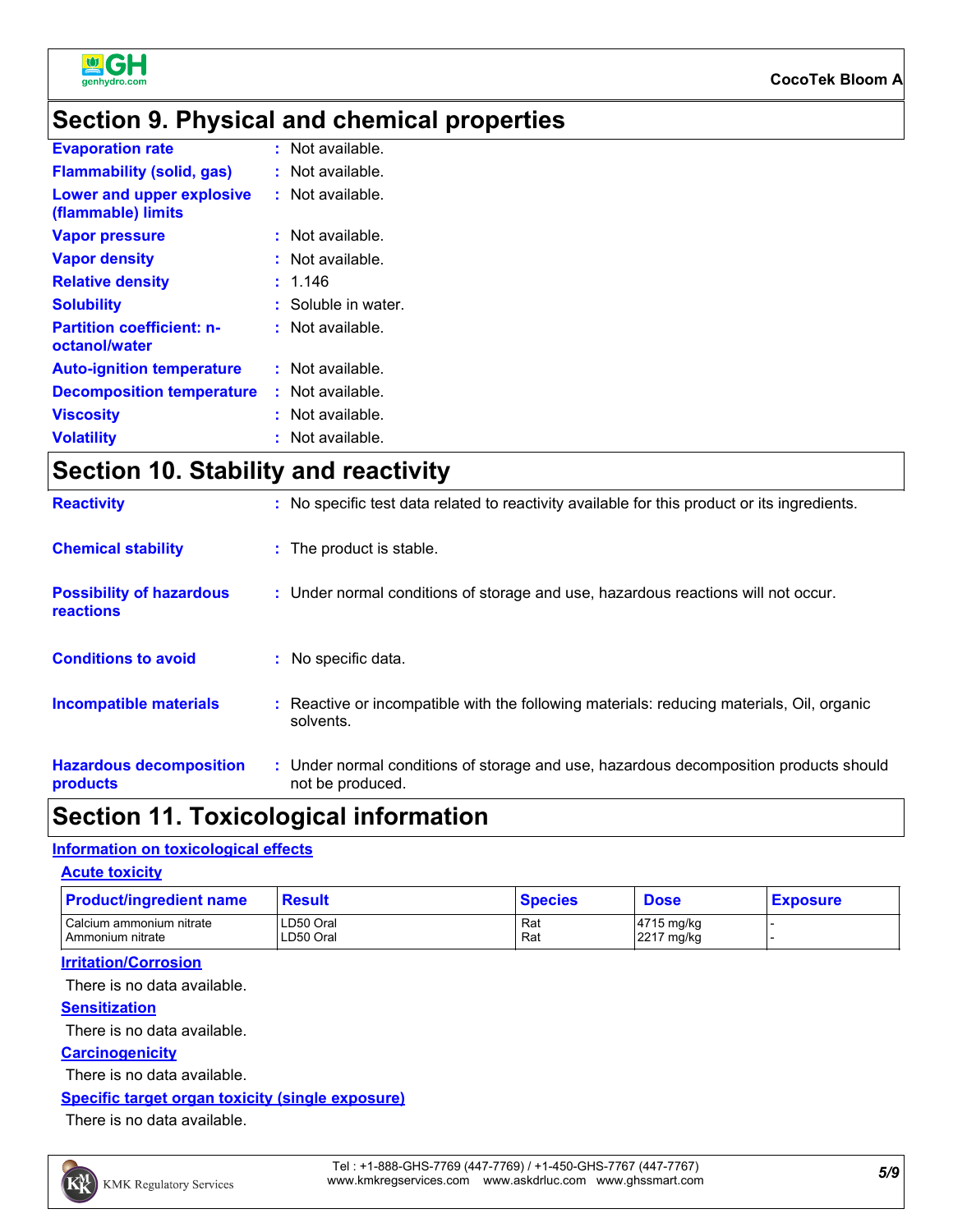

### **Section 11. Toxicological information**

### **Specific target organ toxicity (repeated exposure)**

There is no data available.

**Aspiration hazard**

There is no data available.

| <b>Information on the likely</b><br>routes of exposure | : Dermal contact. Eye contact. Inhalation. Ingestion. |
|--------------------------------------------------------|-------------------------------------------------------|
| <b>Potential acute health effects</b>                  |                                                       |
| <b>Eye contact</b>                                     | : No known significant effects or critical hazards.   |
| <b>Inhalation</b>                                      | : No known significant effects or critical hazards.   |
| <b>Skin contact</b>                                    | : No known significant effects or critical hazards.   |
| <b>Ingestion</b>                                       | : No known significant effects or critical hazards.   |

#### **Symptoms related to the physical, chemical and toxicological characteristics**

| <b>Eye contact</b>  | : No known significant effects or critical hazards. |
|---------------------|-----------------------------------------------------|
| <b>Inhalation</b>   | : No known significant effects or critical hazards. |
| <b>Skin contact</b> | : No known significant effects or critical hazards. |
| <b>Ingestion</b>    | : No known significant effects or critical hazards. |

#### **Delayed and immediate effects and also chronic effects from short and long term exposure**

| <b>Short term exposure</b>              |                                                     |
|-----------------------------------------|-----------------------------------------------------|
| <b>Potential immediate</b><br>effects   | : No known significant effects or critical hazards. |
| <b>Potential delayed effects</b>        | : No known significant effects or critical hazards. |
| <b>Long term exposure</b>               |                                                     |
| <b>Potential immediate</b><br>effects   | : No known significant effects or critical hazards. |
| <b>Potential delayed effects</b>        | : No known significant effects or critical hazards. |
| <b>Potential chronic health effects</b> |                                                     |
| General                                 | : No known significant effects or critical hazards. |
| <b>Carcinogenicity</b>                  | : No known significant effects or critical hazards. |
| <b>Mutagenicity</b>                     | : No known significant effects or critical hazards. |
| <b>Teratogenicity</b>                   | : No known significant effects or critical hazards. |
| <b>Developmental effects</b>            | : No known significant effects or critical hazards. |
| <b>Fertility effects</b>                | : No known significant effects or critical hazards. |

#### **Numerical measures of toxicity**

| <b>Acute toxicity estimates</b> |                  |  |
|---------------------------------|------------------|--|
| Route                           | <b>ATE</b> value |  |
| Oral                            | 19713.5 mg/kg    |  |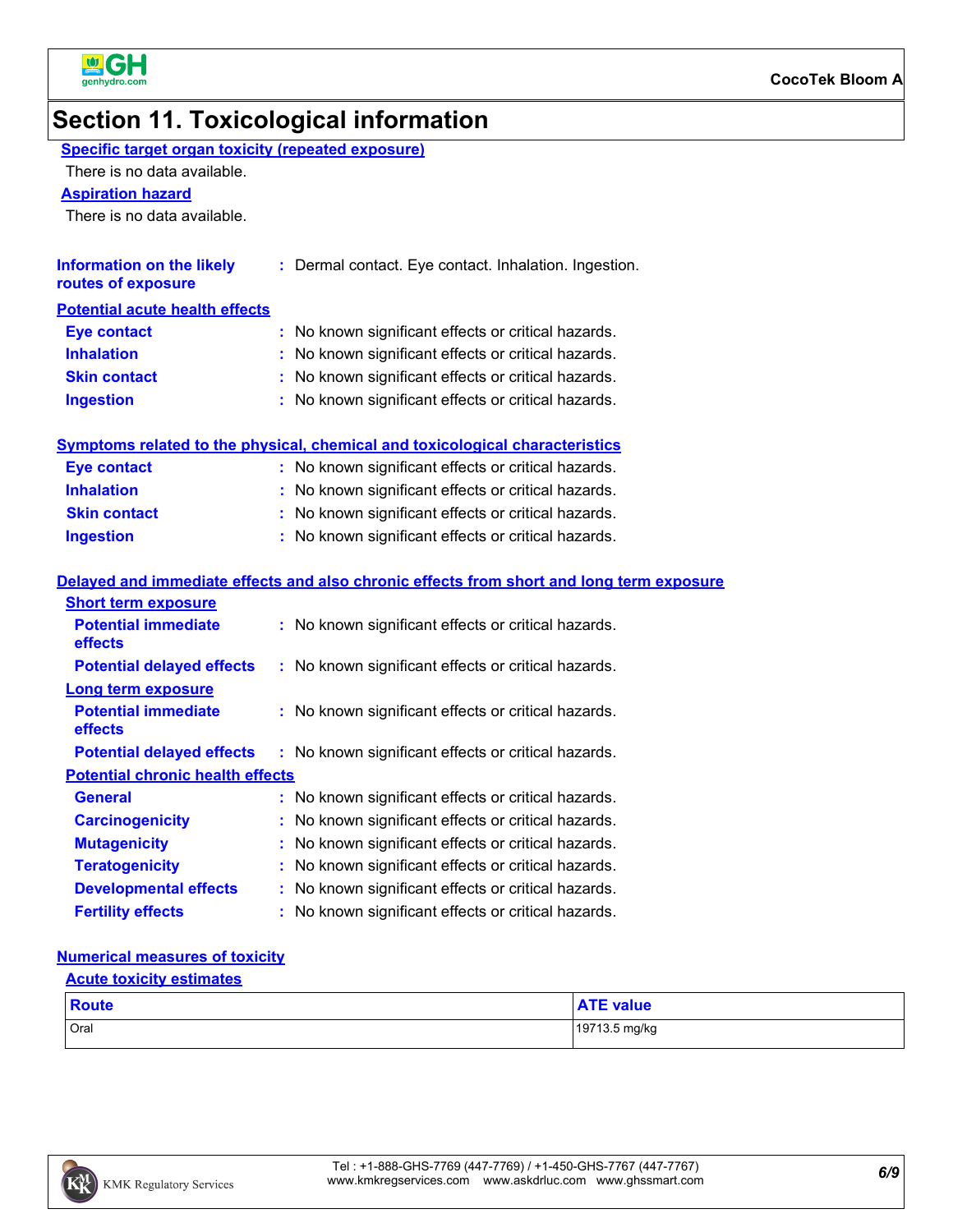

### **Section 12. Ecological information**

### **Toxicity**

| <b>Product/ingredient name</b> | <b>Result</b>                         | <b>Species</b>          | <b>Exposure</b> |
|--------------------------------|---------------------------------------|-------------------------|-----------------|
| Ammonium nitrate               | Chronic NOEC 6 to 12 mg/L Fresh water | Crustaceans - Cladocera | 21 days         |

### **Persistence and degradability**

There is no data available.

#### **Bioaccumulative potential**

| There is no data available.                                   |                                          |
|---------------------------------------------------------------|------------------------------------------|
| <b>Mobility in soil</b>                                       |                                          |
| <b>Soil/water partition</b><br>coefficient (K <sub>oc</sub> ) | $\therefore$ There is no data available. |

| : No known significant effects or critical hazards.<br><b>Other adverse effects</b> |  |
|-------------------------------------------------------------------------------------|--|
|-------------------------------------------------------------------------------------|--|

### **Section 13. Disposal considerations**

| <b>Disposal methods</b> | : The generation of waste should be avoided or minimized wherever possible. Disposal<br>of this product, solutions and any by-products should comply with the requirements of<br>environmental protection and waste disposal legislation and any regional local authority<br>requirements. Dispose of surplus and non-recyclable products via a licensed waste<br>disposal contractor. Waste should not be disposed of untreated to the sewer unless<br>fully compliant with the requirements of all authorities with jurisdiction. Waste packaging<br>should be recycled. Incineration or landfill should only be considered when recycling is<br>not feasible. This material and its container must be disposed of in a safe way. Empty<br>containers or liners may retain some product residues. Avoid dispersal of spilled |
|-------------------------|--------------------------------------------------------------------------------------------------------------------------------------------------------------------------------------------------------------------------------------------------------------------------------------------------------------------------------------------------------------------------------------------------------------------------------------------------------------------------------------------------------------------------------------------------------------------------------------------------------------------------------------------------------------------------------------------------------------------------------------------------------------------------------------------------------------------------------|
|                         | material and runoff and contact with soil, waterways, drains and sewers.                                                                                                                                                                                                                                                                                                                                                                                                                                                                                                                                                                                                                                                                                                                                                       |

# **Section 14. Transport information**

|                                      | <b>DOT Classification</b> | <b>IMDG</b>    | <b>IATA</b>                  |
|--------------------------------------|---------------------------|----------------|------------------------------|
| <b>UN number</b>                     | Not regulated.            | Not regulated. | Not regulated.               |
| <b>UN proper</b><br>shipping name    |                           |                |                              |
| <b>Transport</b><br>hazard class(es) |                           |                | $\qquad \qquad \blacksquare$ |
| <b>Packing group</b>                 | $\blacksquare$            |                |                              |
| <b>Environmental</b><br>hazards      | No.                       | No.            | No.                          |
| <b>Additional</b><br>information     |                           |                |                              |

**AERG :** Not applicable.

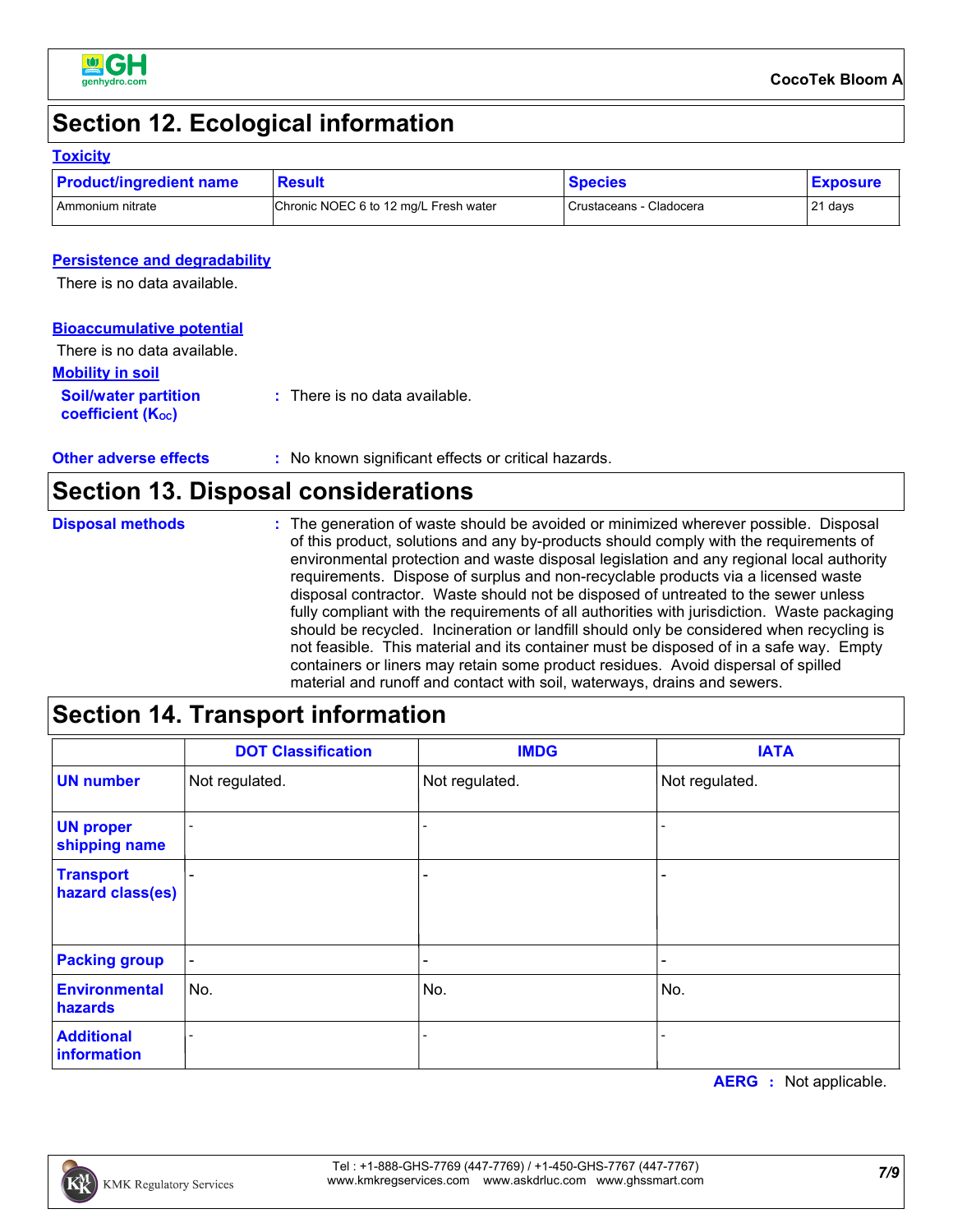

### **Section 14. Transport information**

|                                                     | Special precautions for user : Transport within user's premises: always transport in closed containers that are<br>upright and secure. Ensure that persons transporting the product know what to do in<br>the event of an accident or spillage. |
|-----------------------------------------------------|-------------------------------------------------------------------------------------------------------------------------------------------------------------------------------------------------------------------------------------------------|
| <b>Transport in bulk according : Not available.</b> |                                                                                                                                                                                                                                                 |

| to Annex II of MARPOL and |  |
|---------------------------|--|
| the <b>IBC</b> Code       |  |

# **Section 15. Regulatory information**

| <b>U.S. Federal regulations</b>                                                   |                   |                      |                       | : TSCA 8(a) CDR Exempt/Partial exemption: Not determined |                 |                                                                           |                                                 |
|-----------------------------------------------------------------------------------|-------------------|----------------------|-----------------------|----------------------------------------------------------|-----------------|---------------------------------------------------------------------------|-------------------------------------------------|
|                                                                                   |                   |                      |                       |                                                          |                 | United States inventory (TSCA 8b): All components are listed or exempted. |                                                 |
|                                                                                   |                   |                      |                       | Clean Water Act (CWA) 307: Zinc(II) EDTA disodium salt   |                 |                                                                           |                                                 |
| <b>Clean Air Act Section 112</b><br>(b) Hazardous Air<br><b>Pollutants (HAPs)</b> | : Listed          |                      |                       |                                                          |                 |                                                                           |                                                 |
| <b>Clean Air Act Section 602</b><br><b>Class I Substances</b>                     | : Not listed      |                      |                       |                                                          |                 |                                                                           |                                                 |
| <b>Clean Air Act Section 602</b><br><b>Class II Substances</b>                    | : Not listed      |                      |                       |                                                          |                 |                                                                           |                                                 |
| <b>DEA List I Chemicals</b><br>(Precursor Chemicals)                              | : Not listed      |                      |                       |                                                          |                 |                                                                           |                                                 |
| <b>DEA List II Chemicals</b><br><b>(Essential Chemicals)</b>                      | : Not listed      |                      |                       |                                                          |                 |                                                                           |                                                 |
| <b>SARA 302/304</b>                                                               |                   |                      |                       |                                                          |                 |                                                                           |                                                 |
| <b>Composition/information on ingredients</b>                                     |                   |                      |                       |                                                          |                 |                                                                           |                                                 |
| No products were found.                                                           |                   |                      |                       |                                                          |                 |                                                                           |                                                 |
| <b>SARA 304 RQ</b>                                                                | : Not applicable. |                      |                       |                                                          |                 |                                                                           |                                                 |
| <b>SARA 311/312</b>                                                               |                   |                      |                       |                                                          |                 |                                                                           |                                                 |
| <b>Classification</b>                                                             | : Not applicable. |                      |                       |                                                          |                 |                                                                           |                                                 |
| <b>Composition/information on ingredients</b>                                     |                   |                      |                       |                                                          |                 |                                                                           |                                                 |
| <b>Name</b>                                                                       |                   | $\frac{9}{6}$        | <b>Fire</b><br>hazard | <b>Sudden</b><br>release of<br>pressure                  | <b>Reactive</b> | <b>Immediate</b><br>(acute)<br>health<br>hazard                           | <b>Delayed</b><br>(chronic)<br>health<br>hazard |
| Calcium ammonium nitrate<br>Ammonium nitrate                                      |                   | $10 - 30$<br>$1 - 3$ | No.<br>Yes.           | No.<br>No.                                               | No.<br>No.      | Yes.<br>Yes.                                                              | No.<br>No.                                      |

#### **SARA 313**

|                              | <b>Product name</b> | <b>CAS number</b> | $\frac{9}{6}$ |
|------------------------------|---------------------|-------------------|---------------|
| <b>Form R - Reporting</b>    | Potassium nitrate   | 7757-79-1         | ' - 3         |
| requirements                 | Ammonium nitrate    | 6484-52-2         | - 3           |
| <b>Supplier notification</b> | Potassium nitrate   | 7757-79-1         | - 3           |
|                              | Ammonium nitrate    | 6484-52-2         | - 3           |

SARA 313 notifications must not be detached from the SDS and any copying and redistribution of the SDS shall include copying and redistribution of the notice attached to copies of the SDS subsequently redistributed.

#### **State regulations**